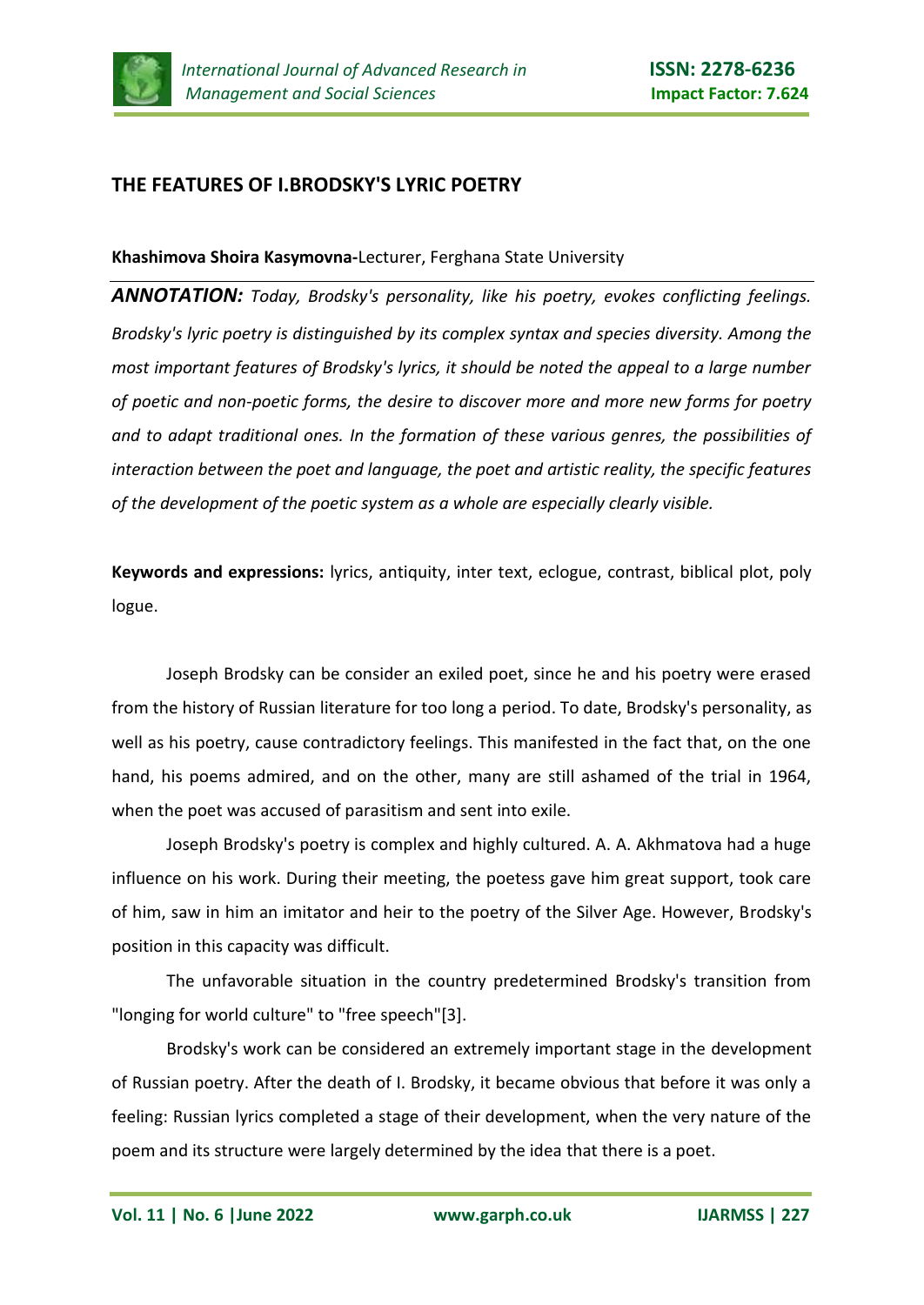

With all the variety of talents, aesthetic and ideological preferences, there was one essential feature that unites all Russian poets: faith in the messianism of poetry and the special role of the poet- seer, citizen, prophet. This was generally indicated by the poetry itself, which was intended for a monologue statement of attitude to everything around.

In his lyrics, Brodsky often refers to antiquity, but the ancient heroes in his poems correspond to ordinary and to a certain extent everyday images. Brodsky's lyrical poetry is distinguished by a complex syntax and species diversity.

Among the most important features of Brodsky's lyrics should be noted the appeal to a large number of poetic and non-poetic forms, the desire to discover new forms for poetry and to adapt traditional ones. In the formation of these various genres, the possibilities of interaction between the poet and the language, the poet and the artistic reality, the specific features of the development of the poetic system as a whole are especially clearly visible[1].

When considering the poetry of I. Brodsky, it should be noted the original combination of innovative and successive features in the lyrical thinking of I. Brodsky, as well as ideas, ways of thinking, the potential of modern literary consciousness. The genre form embodies the artistic principles of its era and the authors who worked with it.

In the process of analyzing changes in genre forms in Brodsky's lyrical works, one can trace the formation of the author's value system, consider the image of the surrounding world formed by him, ways of modeling the world and types of its comprehension in the context of all previous literature, identify the principles of a unique poetic dialogue with culture [4, 5].

In his lyrical poetry, one can trace a large number of elegiac poems dedicated to the memory of various people, poets, public figures.

The inter textual nature of the poet's sonnet forms should also be noted. The dialogue with the preceding works of literature opens up the potential possibilities of form in the sonnets.

The poet in his works refers to such poetic genres as sonnet and eclogue. In 1958, Brodsky wrote the poem "Pilgrims",a distinctive feature of which is an artistic vision.

The image of the poet in this poem is interpreted traditionally. His role is to go through the world and improve something in it.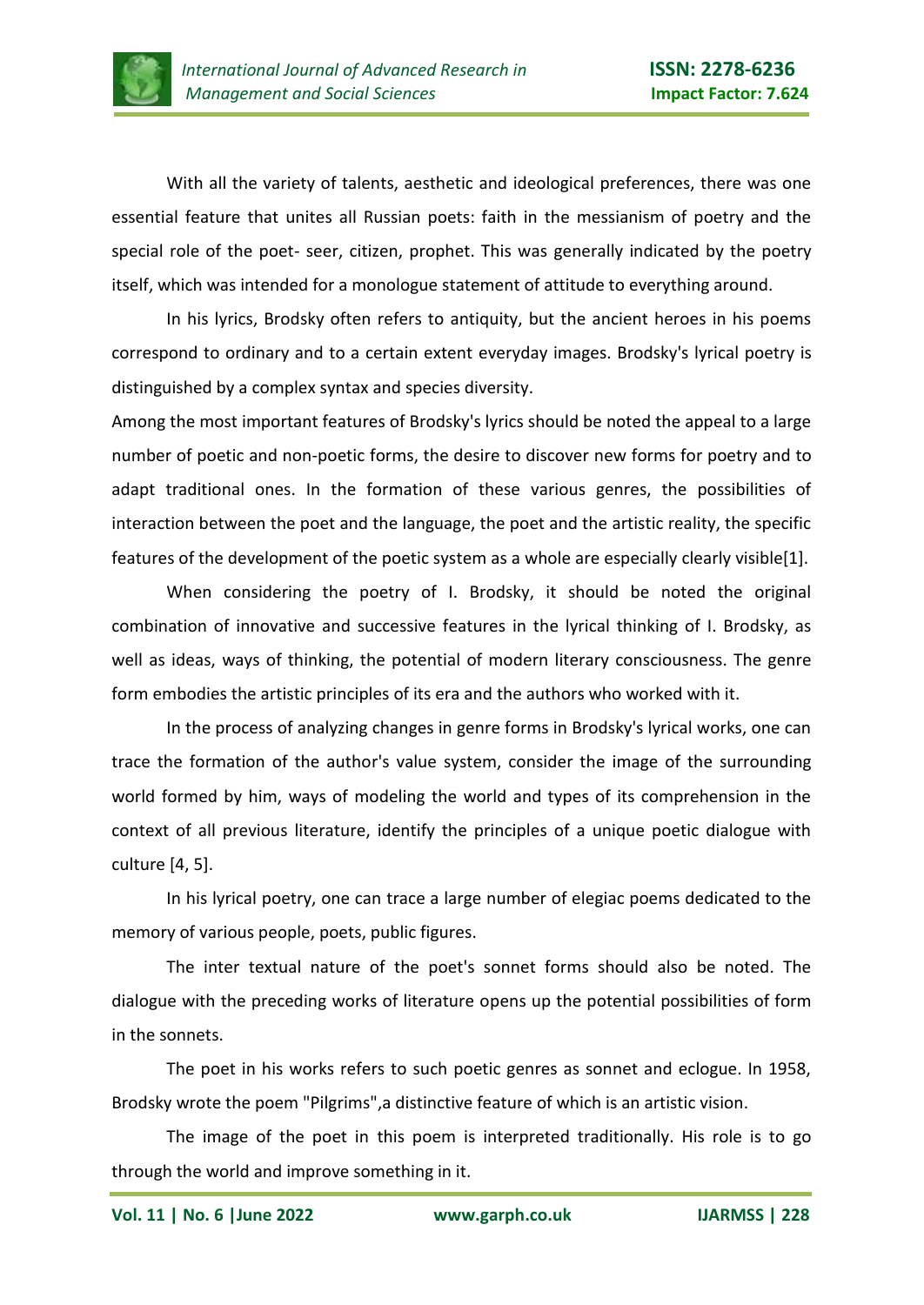

Eclogue is one of the traditional forms of bucolic poetry. In antiquity, this work addressed directly to the everyday life of people, their daily life. If we consider the features of this genre, we should note the idyllic chrono tope, the recreation of nature paintings, an obligatory element of didacticism, the high propensity of the genre to various changes.

In his lyrical works, Brodsky addresses eternal themes, among which the most common are love, biblical themes, as well as the theme of patriotism. There is also an avantgarde in his poetry. A characteristic feature of the poet's work is that the artistic language of his works forms a whole spectrum of shades. The technique of using contrasts is extremely important in Brodsky's lyrics. He resorts to comparing specifically taken phenomena with the most general ones.

The lyrical hero of Brodsky's poetry is a giant who observes from a bird's-eye view of what is happening below. In his poems, the poet focuses readers' attention on the fact thatonly eternity is important, since it has existed and will always exist.

Among the most important images in Brodsky's lyrics are the stars, the sky and others. Of particular importance are images that require philosophical understanding (desert, darkness, air, and others). This means that along with the eternally existing themes (for example, the theme of good and evil, love and hate, etc.), the theme of death appears in the poet's lyrics, which marks a tragic beginning.

In the 1960s, motives for the reconstruction of the world appeared in Brodsky's poems, because "the world remains false." During this period, Brodsky wrote the poem "I walked past a wild animal into a cage." The lyrical hero in this poem bears the imprint of time[2].

Before emigrating, Brodsky very often turned to the subject of Christianity in his works. His lyrics of the 1970s have their own biblical text, which has its own conflict, its own development of events. However, at the time of the poet's exile from the country, the biblical plot disappears from his poems. In a later period, Brodsky began to turn to this topic again, especially in his "Christmas" poems.

In the poem "The Autumn cry of the hawk", one of the most significant motifs should be noted the motif of flight. Here Brodsky uses a bird as a lyrical image. The hawk soars higher and higher, where there is no oxygen and nothing to breathe. The poet associates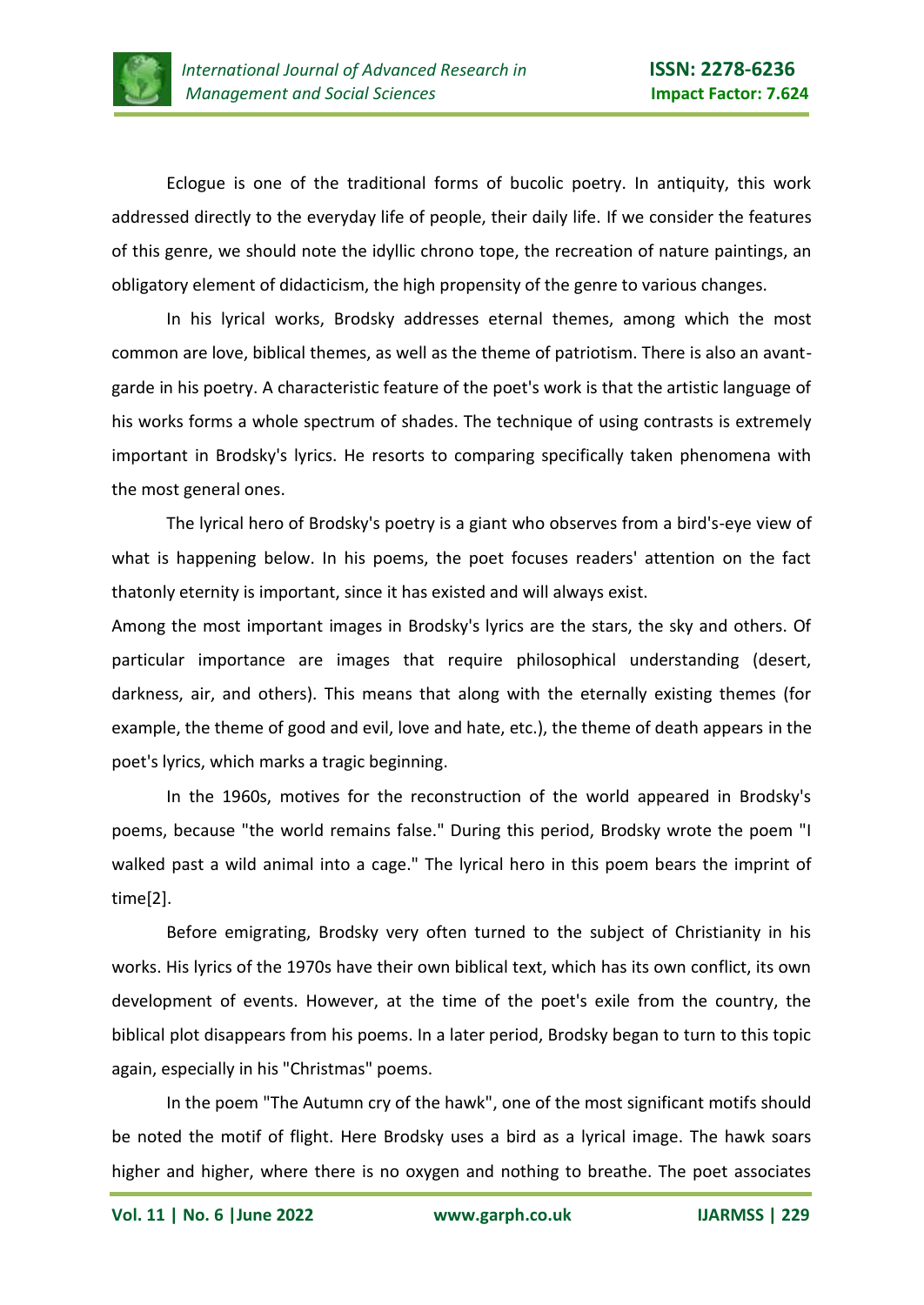

the flow of air with freedom, which lifts him up. However, freedom closes the way to the homeland, because, rising higher and higher, the hawk loses sight of the horizon. Under the horizon, Brodsky just means his homeland. And then the anguished cry of a man who says goodbye to his homeland, who cannot return to it, is heard. Flight is freedom and it is impossible without gusts of wind, and there is no freedom at home. This is a forced farewell, a forced cry of loneliness coming from the depths of the soul.

When considering the most mature poems of I. Brodsky, it can be noted that there is always a thought about the multidimensionality of being, he does not leave the desire to comprehend his single secret of essence. He knows about the limitations of any point of view and at the same time wants to overcome it. Perhaps this is due to the fact that it is one thing to declare a person's limitations, and another to internally agree with it.

There are two paths in Brodsky's poetry. One is to abandon the usual view, step back from yourself and look at the usual "from the outside" or change the point of observation so as to see everything "from nowhere", "because of space".

The other way is to see life from a variety of perspectives. In this case, the change of these points of view contributes to the poem becoming polyphonic, losing its own "centripetal", embodying the very process of comprehending the world in which every empirical detail can be a carrier of a new point of view, to introduce a new perspective.

The expectation of a change of point of view becomes the basis of the polylogue, which cannot be completed due to the fact that it is not possible to exhaust all points of view.

It should be noted that the only indisputable universe for Brodsky is language. Thus, after analyzing the lyrical poetry of I. Brodsky and the species diversity of his works, we can say that he is a universal poet. His contribution to Russian literature and culture is huge and invaluable. He was able to change not only the flow, but also the tonality of the Russian verse, giving it a completely new sound.

In 1987 the poet was awarded the Nobel Prize for his contribution to literature.